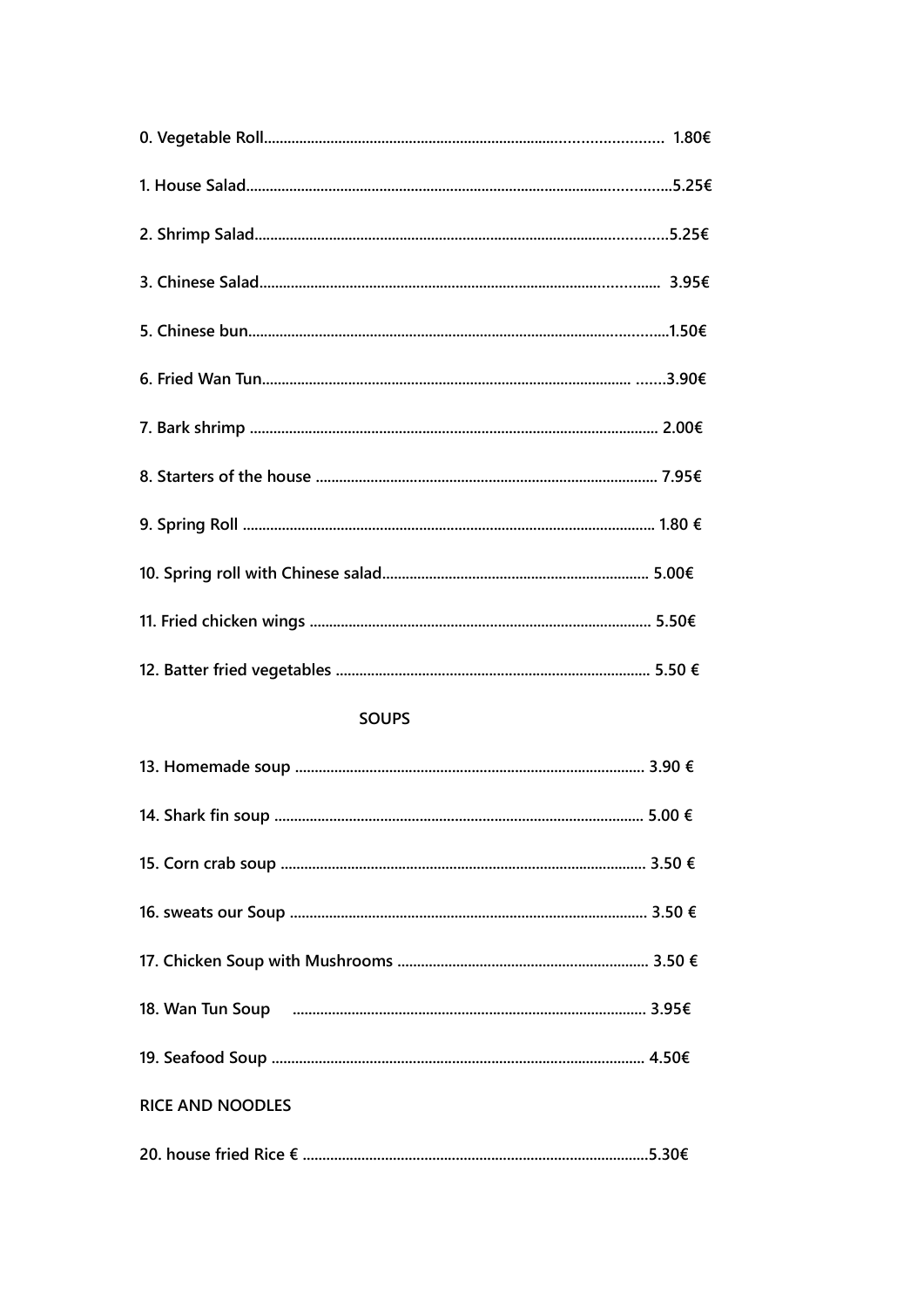# **VEGETABLES AND EGGS**

SEAFOOD AND FISH.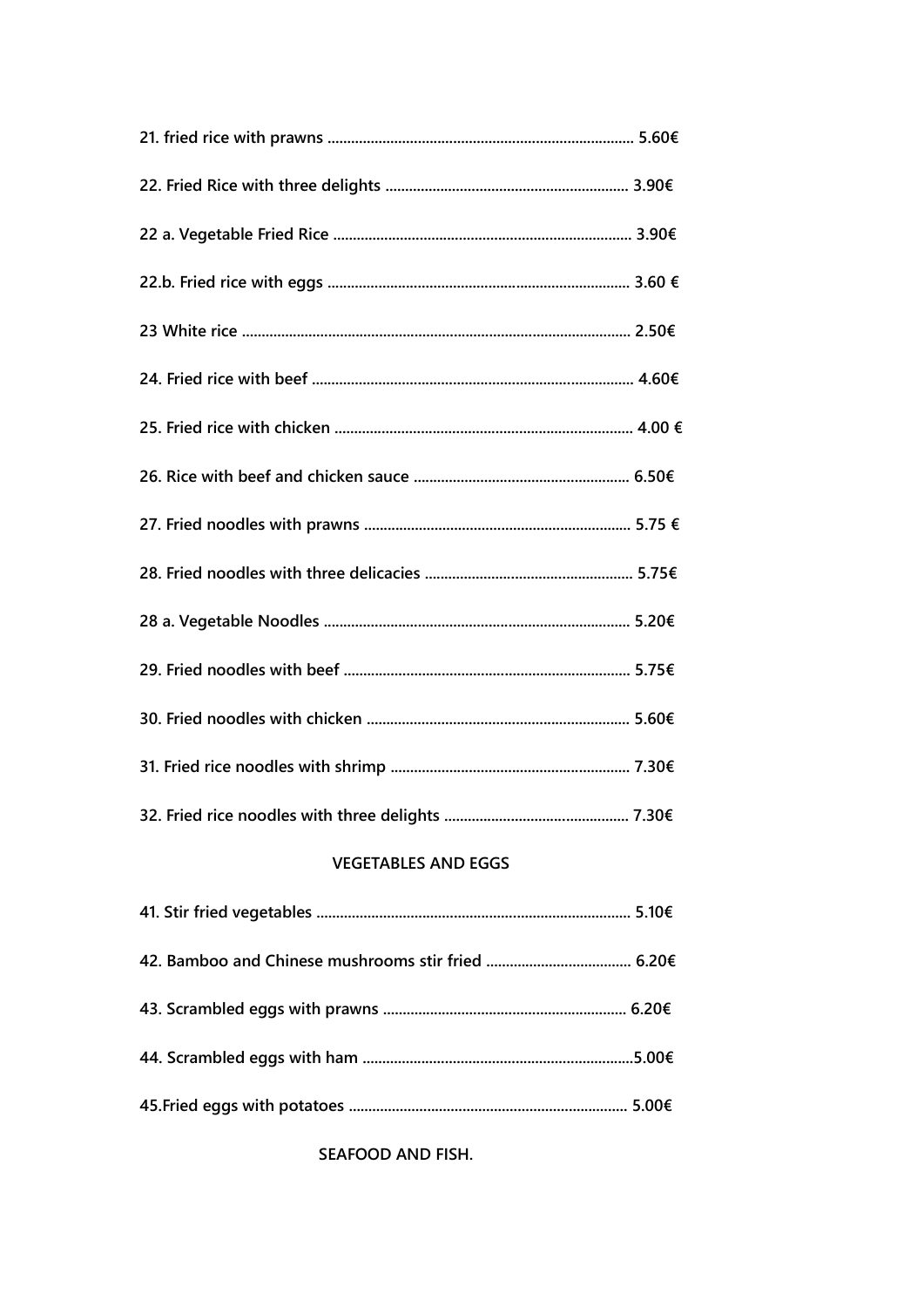### **VEAL**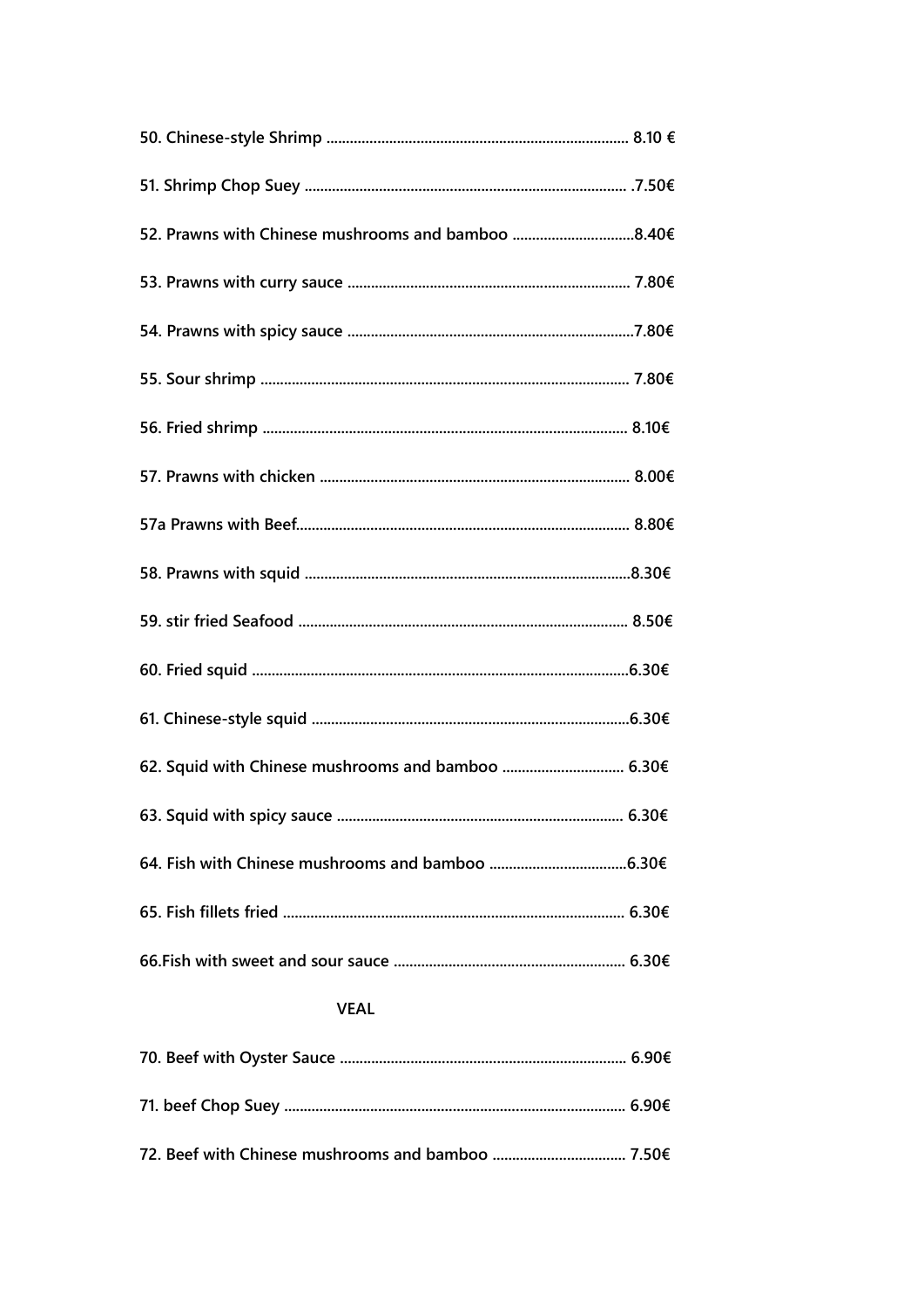## **CHICKEN**

| 82. Chicken with Chinese mushrooms and bamboo  6.20€ |  |
|------------------------------------------------------|--|
|                                                      |  |
|                                                      |  |
|                                                      |  |
|                                                      |  |
|                                                      |  |
|                                                      |  |
|                                                      |  |
|                                                      |  |
|                                                      |  |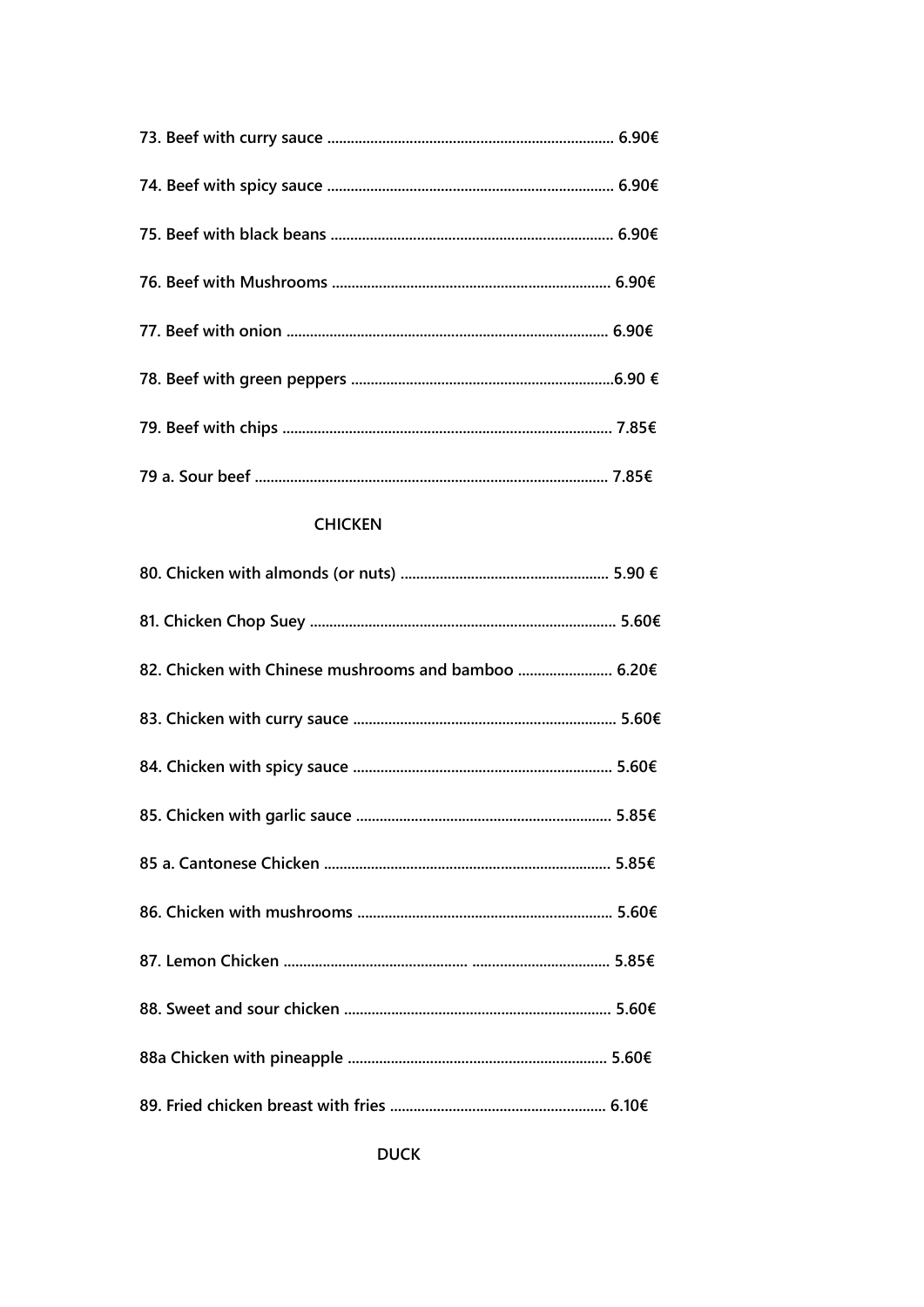| 92. Duck with Chinese mushrooms and bamboo  9.50€ |  |
|---------------------------------------------------|--|
|                                                   |  |
|                                                   |  |

# **PORK**

## **SPECIAL DISHES**